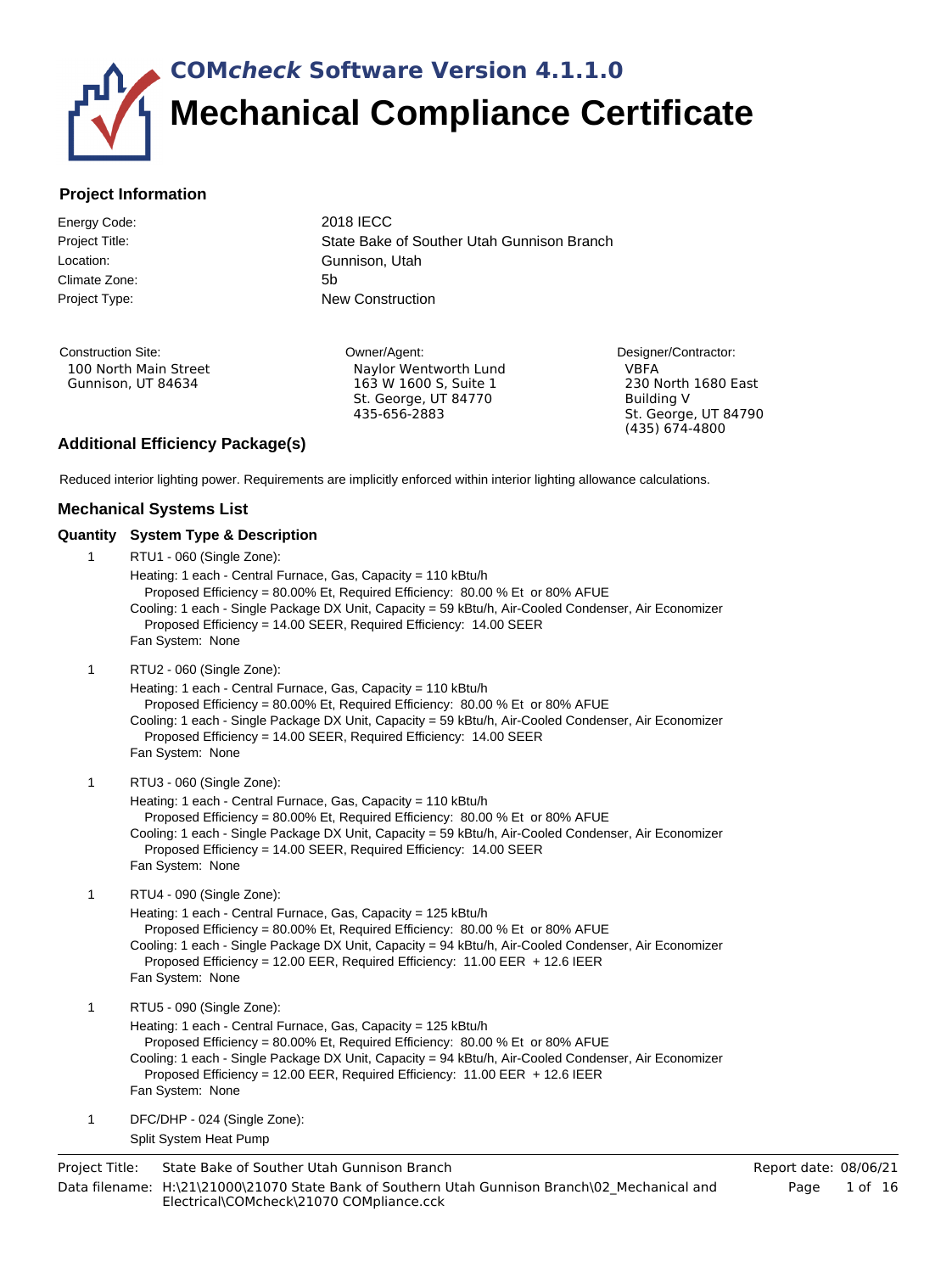#### **Quantity System Type & Description**

Heating Mode: Capacity = 25 kBtu/h, Proposed Efficiency = 11.50 HSPF, Required Efficiency = 8.20 HSPF Cooling Mode: Capacity = 24 kBtu/h, Proposed Efficiency = 20.50 SEER, Required Efficiency: 14.00 SEER Fan System: None

Electric Storage Water Heater, Capacity: 30 gallons w/ Circulation Pump Proposed Efficiency: 0.80 SL, %/h (if > 12 kW), Required Efficiency: 1.20 SL, %/h (if > 12 kW) 1 WH-1:

#### **Mechanical Compliance Statement**

*Compliance Statement:* The proposed mechanical design represented in this document is consistent with the building plans, specifications, and other calculations submitted with this permit application. The proposed mechanical systems have been designed to meet the 2018 IECC requirements in COM*check* Version 4.1.1.0 and to comply with any applicable mandatory requirements listed in the Inspection Checklist.

LADD  $M.$  BIRUH

Zura B

Name - Title Date Date Communication Communication Communication Communication Communication Date

08/06/2021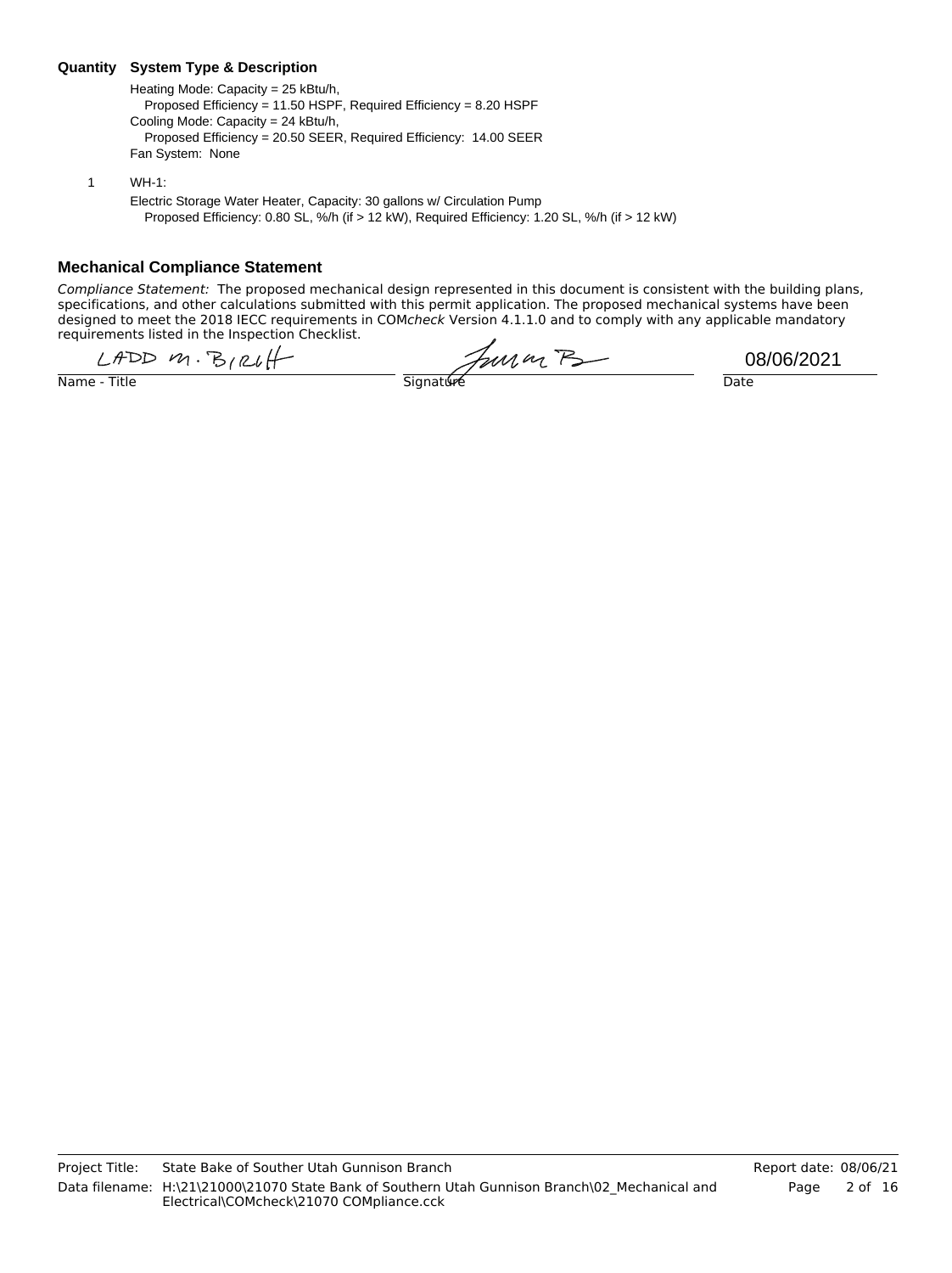# **Inspection Checklist COM***check* **Software Version 4.1.1.0**

Energy Code: 2018 IECC

Requirements: 0.0% were addressed directly in the COM*check* software

Text in the "Comments/Assumptions" column is provided by the user in the COMcheck Requirements screen. For each requirement, the user certifies that a code requirement will be met and how that is documented, or that an exception is being claimed. Where compliance is itemized in a separate table, a reference to that table is provided.

| <b>Section</b><br>#<br>& Reg.ID            | <b>Plan Review</b>                                                                                                                                                                                                                                                                                              | <b>Complies?</b>                                                               | <b>Comments/Assumptions</b> |
|--------------------------------------------|-----------------------------------------------------------------------------------------------------------------------------------------------------------------------------------------------------------------------------------------------------------------------------------------------------------------|--------------------------------------------------------------------------------|-----------------------------|
| C103.2<br>$[PR2]$ <sup>1</sup>             | Plans, specifications, and/or<br>calculations provide all information<br>with which compliance can be<br>determined for the mechanical<br>systems and equipment and<br>document where exceptions to the<br>standard are claimed. Load<br>calculations per acceptable<br>engineering standards and<br>handbooks. | $\Box$ Complies<br>$\Box$ Does Not<br>□Not Observable<br>$\Box$ Not Applicable |                             |
| C <sub>103.2</sub><br>$[PR3]$ <sup>1</sup> | Plans, specifications, and/or<br>calculations provide all information<br>with which compliance can be<br>determined for the service water<br>heating systems and equipment and<br>document where exceptions to the<br>standard are claimed. Hot water<br>system sized per manufacturer's<br>sizing guide.       | $\Box$ Complies<br>$\Box$ Does Not<br>□Not Observable<br>$\Box$ Not Applicable |                             |
| C406<br>$[PR9]$ <sup>1</sup>               | Plans, specifications, and/or<br>calculations provide all information<br>with which compliance can be<br>determined for the additional energy<br>efficiency package options.                                                                                                                                    | $\Box$ Complies<br>$\Box$ Does Not<br>□Not Observable<br>$\Box$ Not Applicable |                             |

**Additional Comments/Assumptions:**

 $\vert 1 \vert$  High Impact (Tier 1)  $\vert 2 \vert$  Medium Impact (Tier 2)  $\vert 3 \vert$  Low Impact (Tier 3)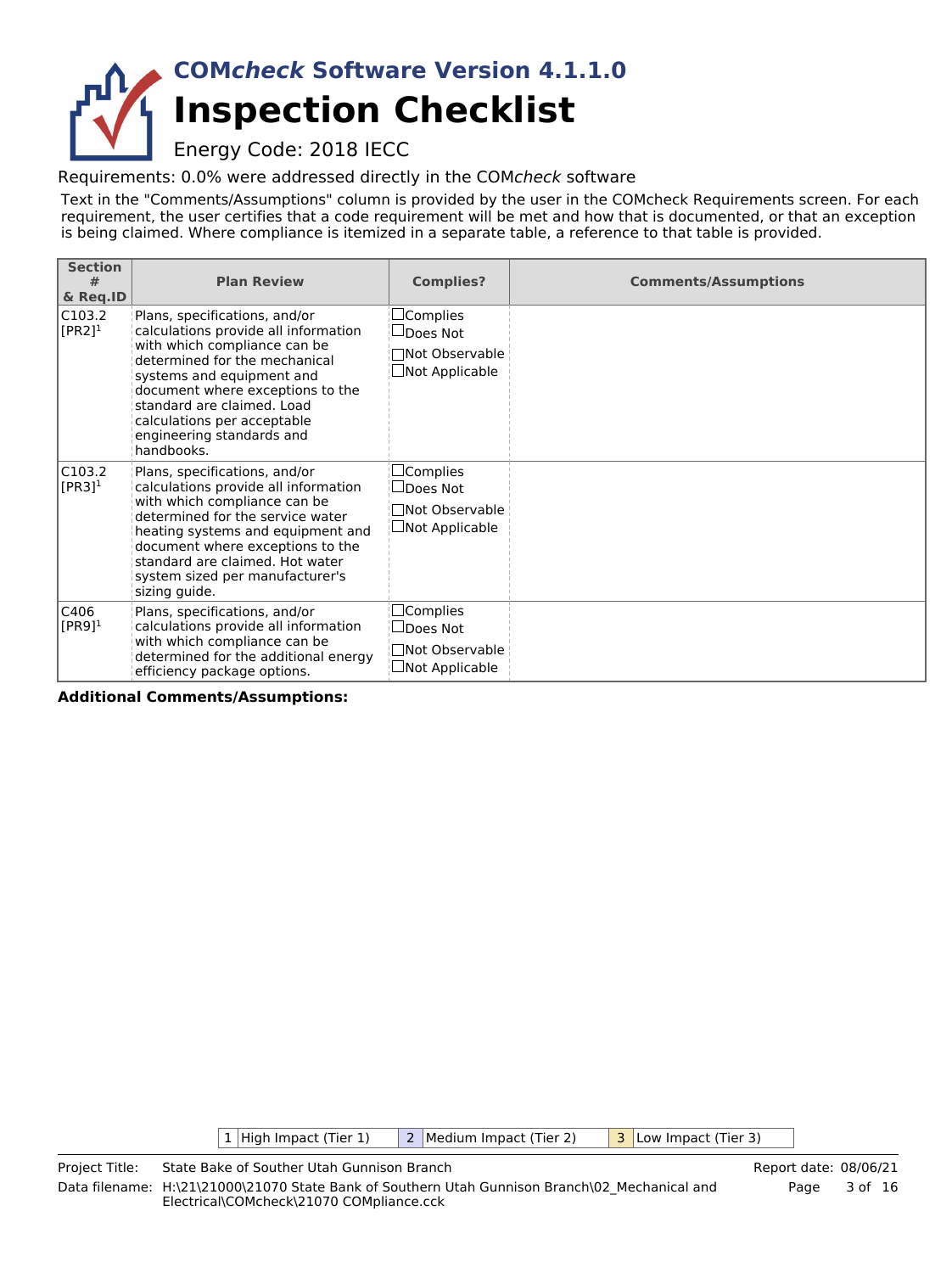| <b>Section</b><br>#<br>& Reg.ID | <b>Footing / Foundation Inspection</b>                                                                                                                                                                                          | <b>Complies?</b>                                               | <b>Comments/Assumptions</b> |
|---------------------------------|---------------------------------------------------------------------------------------------------------------------------------------------------------------------------------------------------------------------------------|----------------------------------------------------------------|-----------------------------|
| IFO91 <sup>3</sup>              | C403.12.2 Snow/ice melting system and freeze<br>protection systems have sensors and<br>C403.12.3 controls configured to limit service for<br>pavement temperature and outdoor<br>temperature, future connection to<br>controls. | ¦∟Complies<br>⊡Does Not<br> □Not Observable<br>□Not Applicable |                             |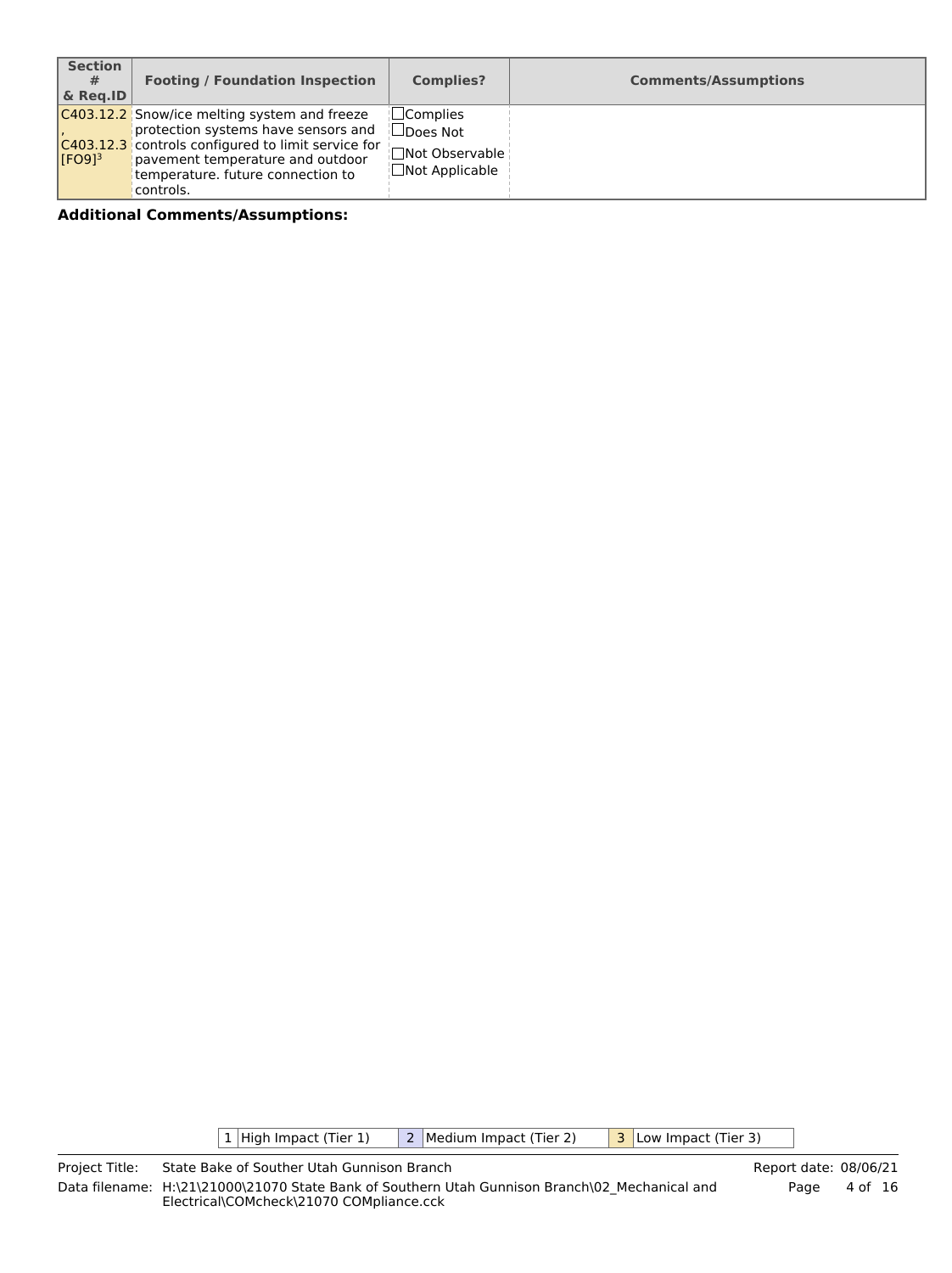| <b>Section</b><br>#<br>& Req.ID                          | <b>Plumbing Rough-In Inspection</b>                                                                                                                                        | <b>Complies?</b>                                                                       | <b>Comments/Assumptions</b> |
|----------------------------------------------------------|----------------------------------------------------------------------------------------------------------------------------------------------------------------------------|----------------------------------------------------------------------------------------|-----------------------------|
| C404.5,<br>C404.5.1,<br>C404.5.2<br>$[PL6]$ <sup>3</sup> | Heated water supply piping conforms<br>to pipe length and volume<br>requirements. Refer to section details.                                                                | $\Box$ Complies<br>$\Box$ Does Not<br>□Not Observable<br>$\Box$ Not Applicable         |                             |
| C404.5,<br>C404.5.1,<br>C404.5.2<br>$[PL6]$ <sup>3</sup> | Heated water supply piping conforms<br>to pipe length and volume<br>requirements. Refer to section details.                                                                | $\Box$ Complies<br>$\Box$ Does Not<br>□Not Observable<br>$\Box$ Not Applicable         |                             |
| C404.5,<br>C404.5.1<br>C404.5.2<br>$[PL6]$ <sup>3</sup>  | Heated water supply piping conforms<br>to pipe length and volume<br>requirements. Refer to section details.                                                                | $\Box$ Complies<br>$\Box$ Does Not<br>□Not Observable<br>$\Box$ Not Applicable         |                             |
| C404.5,<br>C404.5.1,<br>C404.5.2<br>$[PL6]$ <sup>3</sup> | Heated water supply piping conforms<br>to pipe length and volume<br>requirements. Refer to section details.                                                                | $\Box$ Complies<br>$\Box$ Does Not<br>□Not Observable<br>□Not Applicable               |                             |
| C404.5,<br>C404.5.1<br>C404.5.2<br>$[PL6]$ <sup>3</sup>  | Heated water supply piping conforms<br>to pipe length and volume<br>requirements. Refer to section details.                                                                | $\Box$ Complies<br>$\Box$ Does Not<br>□Not Observable<br>$\Box$ Not Applicable         |                             |
| C404.5,<br>C404.5.1<br>C404.5.2<br>$[PL6]$ <sup>3</sup>  | Heated water supply piping conforms<br>to pipe length and volume<br>requirements. Refer to section details.                                                                | $\Box$ Complies<br>$\Box$ Does Not<br>□Not Observable<br>$\Box$ Not Applicable         |                             |
| C404.5,<br>C404.5.1<br>C404.5.2<br>$[PL6]$ <sup>3</sup>  | Heated water supply piping conforms<br>to pipe length and volume<br>requirements. Refer to section details.                                                                | $\Box$ Complies<br>$\Box$ Does Not<br>$\Box$ Not Observable<br>$\Box$ Not Applicable   |                             |
| C404.6.1<br>C404.6.2<br>$[PL3]$ <sup>1</sup>             | Automatic time switches installed to<br>automatically switch off the<br>recirculating hot-water system or heat<br>trace.                                                   | $\Box$ Complies<br>$\Box$ Does Not<br>$\sqcap$ Not Observable<br>$\Box$ Not Applicable |                             |
| C404.6.3<br>$[PL7]$ <sup>3</sup>                         | Pumps that circulate water between a<br>heater and storage tank have controls<br>that limit operation from startup to<br>$\leq$ 5 minutes after end of heating<br>cycle.   | $\Box$ Complies<br><b>Does Not</b><br>□Not Observable<br>$\Box$ Not Applicable         |                             |
| C404.6.3<br>$[PL7]$ <sup>3</sup>                         | Pumps that circulate water between a<br>heater and storage tank have controls<br>that limit operation from startup to<br>$\leq$ = 5 minutes after end of heating<br>cycle. | $\Box$ Complies<br>∐Does Not<br>□Not Observable<br>$\Box$ Not Applicable               |                             |
| C404.6.3<br>$[PL7]$ <sup>3</sup>                         | Pumps that circulate water between a<br>heater and storage tank have controls<br>that limit operation from startup to<br>$\leq$ 5 minutes after end of heating<br>cycle.   | $\Box$ Complies<br><b>Does Not</b><br>□Not Observable<br>$\Box$ Not Applicable         |                             |

| 3 Low Impact (Tier 3)<br>2 Medium Impact (Tier 2)<br>1 High Impact (Tier 1) |  |
|-----------------------------------------------------------------------------|--|
|-----------------------------------------------------------------------------|--|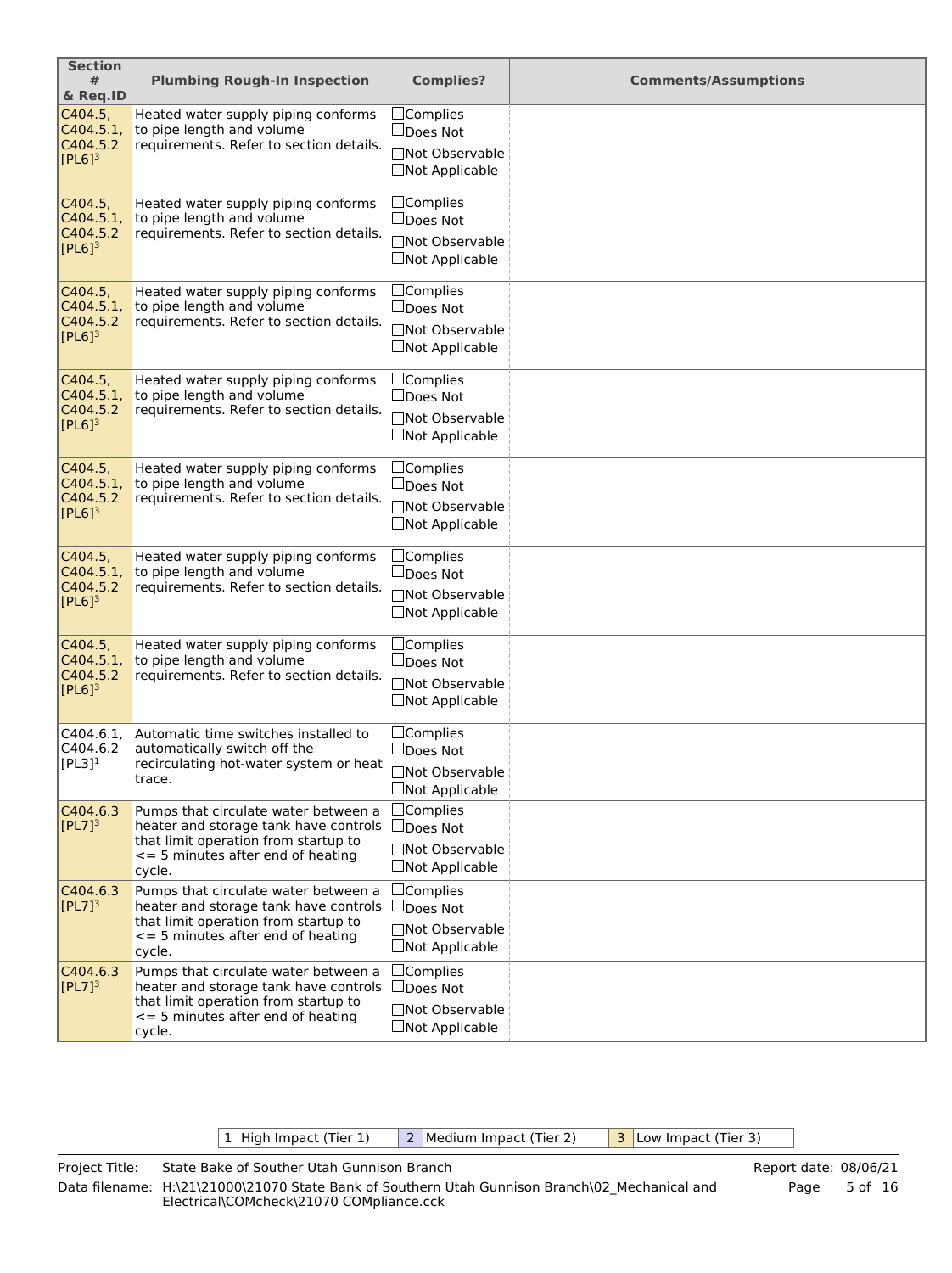| <b>Section</b><br>#<br>& Req.ID  | <b>Plumbing Rough-In Inspection</b>                                                                                                                                                                                                                 | <b>Complies?</b>                                                                 | <b>Comments/Assumptions</b> |
|----------------------------------|-----------------------------------------------------------------------------------------------------------------------------------------------------------------------------------------------------------------------------------------------------|----------------------------------------------------------------------------------|-----------------------------|
| C404.6.3<br>$[PL7]$ <sup>3</sup> | Pumps that circulate water between a<br>heater and storage tank have controls<br>that limit operation from startup to<br>$\leq$ = 5 minutes after end of heating<br>cycle.                                                                          | $\Box$ Complies<br>∐Does Not<br>□Not Observable<br>$\Box$ Not Applicable         |                             |
| C404.6.3<br>$[PL7]$ <sup>3</sup> | Pumps that circulate water between a<br>heater and storage tank have controls<br>that limit operation from startup to<br>$\leq$ 5 minutes after end of heating<br>cycle.                                                                            | $\Box$ Complies<br><b>□</b> Does Not<br>□Not Observable<br>$\Box$ Not Applicable |                             |
| C404.6.3<br>$[PL7]$ <sup>3</sup> | Pumps that circulate water between a<br>heater and storage tank have controls<br>that limit operation from startup to<br><= 5 minutes after end of heating<br>cycle.                                                                                | $\Box$ Complies<br>∣∟Does Not<br>□Not Observable<br>$\Box$ Not Applicable        |                             |
| C404.6.3<br>$[PL7]$ <sup>3</sup> | Pumps that circulate water between a<br>heater and storage tank have controls<br>that limit operation from startup to<br>$\leq$ = 5 minutes after end of heating<br>cycle.                                                                          | $\Box$ Complies<br><b>Does Not</b><br>□Not Observable<br>□Not Applicable         |                             |
| C404.7<br>$[PL8]$ <sup>3</sup>   | Demand recirculation water systems<br>have controls that start the pump<br>upon receiving a signal from the<br>action of a user of a fixture or<br>appliance and limits the temperature<br>of the water entering the cold-water<br>piping to 104°F. | $\Box$ Complies<br>$\Box$ Does Not<br>□Not Observable<br>$\Box$ Not Applicable   |                             |
| C404.7<br>$[PL8]$ <sup>3</sup>   | Demand recirculation water systems<br>have controls that start the pump<br>upon receiving a signal from the<br>action of a user of a fixture or<br>appliance and limits the temperature<br>of the water entering the cold-water<br>piping to 104°F. | $\Box$ Complies<br>$\Box$ Does Not<br>□Not Observable<br>$\Box$ Not Applicable   |                             |
| C404.7<br>$[PL8]$ <sup>3</sup>   | Demand recirculation water systems<br>have controls that start the pump<br>upon receiving a signal from the<br>action of a user of a fixture or<br>appliance and limits the temperature<br>of the water entering the cold-water<br>piping to 104°F. | $\Box$ Complies<br>$\Box$ Does Not<br>□Not Observable<br>$\Box$ Not Applicable   |                             |
| C404.7<br>$[PL8]$ <sup>3</sup>   | Demand recirculation water systems<br>have controls that start the pump<br>upon receiving a signal from the<br>action of a user of a fixture or<br>appliance and limits the temperature<br>of the water entering the cold-water<br>piping to 104°F. | $\Box$ Complies<br>□Does Not<br>□Not Observable<br>$\Box$ Not Applicable         |                             |
| C404.7<br>$[PL8]$ <sup>3</sup>   | Demand recirculation water systems<br>have controls that start the pump<br>upon receiving a signal from the<br>action of a user of a fixture or<br>appliance and limits the temperature<br>of the water entering the cold-water<br>piping to 104°F. | $\Box$ Complies<br>$\Box$ Does Not<br>□Not Observable<br>$\Box$ Not Applicable   |                             |
| C404.7<br>$[PL8]$ <sup>3</sup>   | Demand recirculation water systems<br>have controls that start the pump<br>upon receiving a signal from the<br>action of a user of a fixture or<br>appliance and limits the temperature<br>of the water entering the cold-water<br>piping to 104°F. | $\Box$ Complies<br>$\Box$ Does Not<br>□Not Observable<br>$\Box$ Not Applicable   |                             |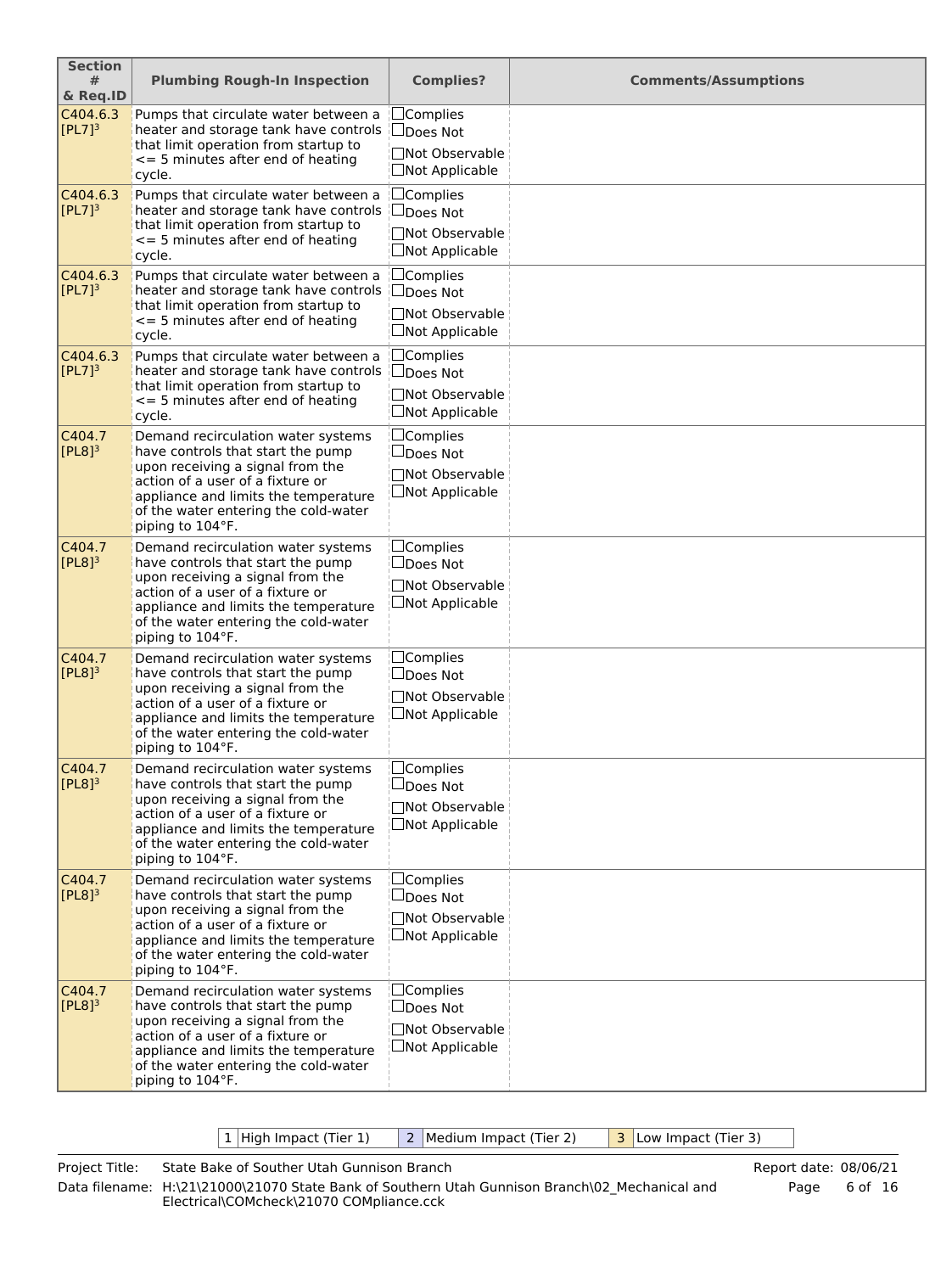| <b>Section</b><br>#<br>& Reg.ID | <b>Plumbing Rough-In Inspection</b>                                                                                                                                                                                                                 | <b>Complies?</b>                                                | <b>Comments/Assumptions</b> |
|---------------------------------|-----------------------------------------------------------------------------------------------------------------------------------------------------------------------------------------------------------------------------------------------------|-----------------------------------------------------------------|-----------------------------|
| C404.7<br>$[PL8]$ <sup>3</sup>  | Demand recirculation water systems<br>have controls that start the pump<br>upon receiving a signal from the<br>action of a user of a fixture or<br>appliance and limits the temperature<br>of the water entering the cold-water<br>piping to 104°F. | ∣□Complies<br>∣∟Does Not<br>¦∏Not Observable<br>□Not Applicable |                             |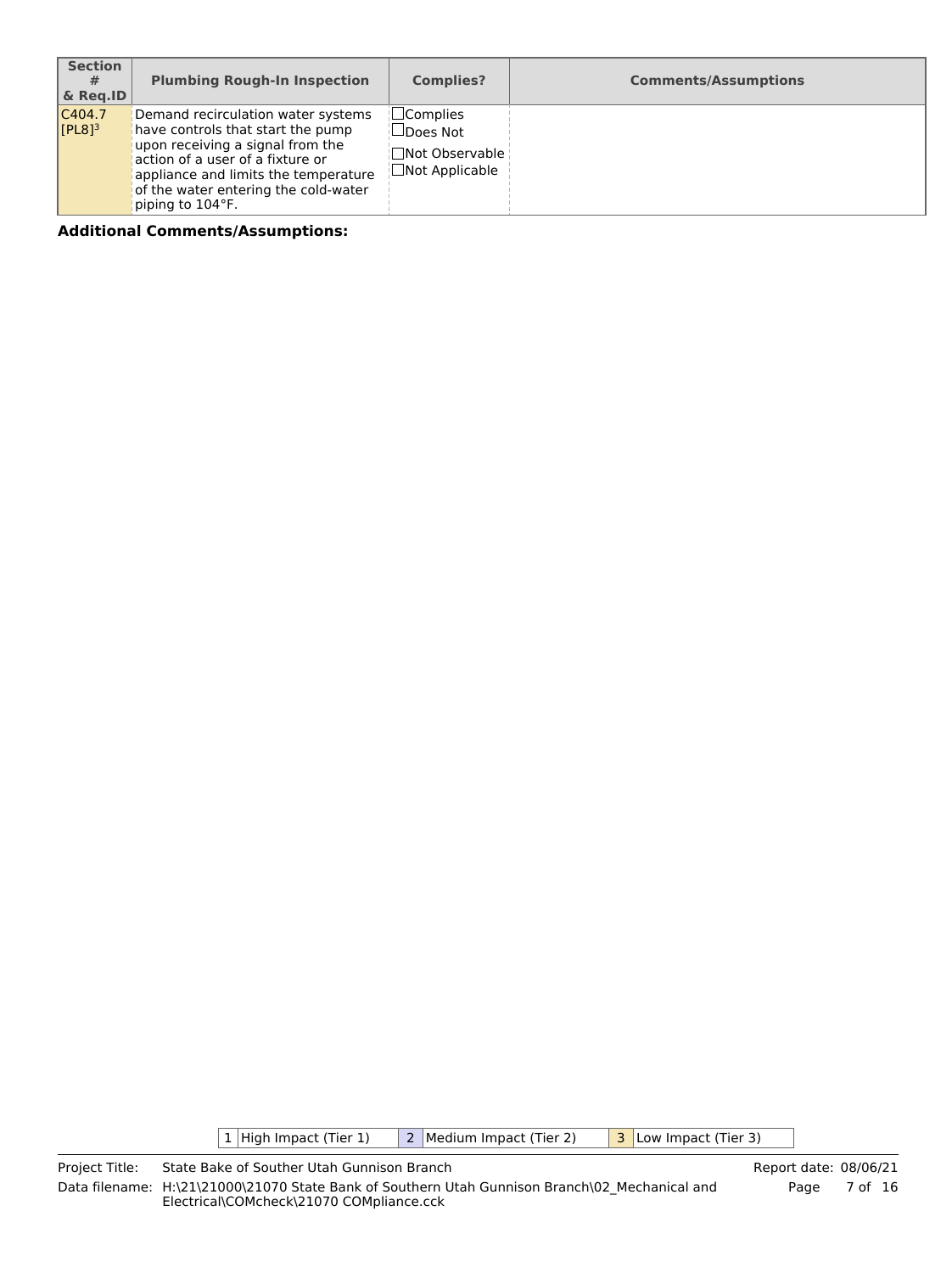| <b>Section</b><br>#<br>& Req.ID    | <b>Mechanical Rough-In Inspection</b>                                                                                       | <b>Complies?</b>                                | <b>Comments/Assumptions</b>                 |
|------------------------------------|-----------------------------------------------------------------------------------------------------------------------------|-------------------------------------------------|---------------------------------------------|
| C402.2.6<br>$[ME41]$ <sup>3</sup>  | Thermally ineffective panel surfaces of □Complies<br>sensible heating panels have<br>insulation $>=$ R-3.5.                 | $\Box$ Does Not                                 |                                             |
|                                    |                                                                                                                             | □Not Observable<br>$\Box$ Not Applicable        |                                             |
| IME611 <sup>2</sup>                | C403.11.3 HVAC piping insulation insulated in<br>accordance with Table C403.11.3.                                           | $\Box$ Complies<br>$\Box$ Does Not              |                                             |
|                                    | Insulation exposed to weather is<br>protected from damage and is<br>provided with shielding from solar<br>radiation.        | □Not Observable<br>$\Box$ Not Applicable        |                                             |
| C403.8.1<br>$[ME65]$ <sup>3</sup>  | HVAC fan systems at design<br>conditions do not exceed allowable<br>fan system motor nameplate hp or fan                    | $\Box$ Complies<br>$\Box$ Does Not              | See the Mechanical Systems list for values. |
|                                    | system bhp.                                                                                                                 | <b>□Not Observable</b><br>$\Box$ Not Applicable |                                             |
| C403.8.1<br>$[ME65]$ <sup>3</sup>  | HVAC fan systems at design<br>conditions do not exceed allowable                                                            | $\Box$ Complies<br>$\Box$ Does Not              | See the Mechanical Systems list for values. |
|                                    | fan system motor nameplate hp or fan<br>system bhp.                                                                         | □Not Observable<br>$\Box$ Not Applicable        |                                             |
| C403.8.1<br>$[ME65]$ <sup>3</sup>  | HVAC fan systems at design<br>conditions do not exceed allowable                                                            | $\Box$ Complies<br>$\Box$ Does Not              | See the Mechanical Systems list for values. |
|                                    | fan system motor nameplate hp or fan<br>system bhp.                                                                         | □Not Observable<br>$\Box$ Not Applicable        |                                             |
| C403.8.1<br>$[ME65]$ <sup>3</sup>  | HVAC fan systems at design<br>conditions do not exceed allowable                                                            | $\Box$ Complies<br>$\Box$ Does Not              | See the Mechanical Systems list for values. |
|                                    | fan system motor nameplate hp or fan<br>system bhp.                                                                         | □Not Observable<br>$\Box$ Not Applicable        |                                             |
| C403.8.1<br>$[ME65]$ <sup>3</sup>  | HVAC fan systems at design<br>conditions do not exceed allowable                                                            | $\Box$ Complies<br>$\Box$ Does Not              | See the Mechanical Systems list for values. |
|                                    | fan system motor nameplate hp or fan<br>system bhp.                                                                         | □Not Observable<br>$\Box$ Not Applicable        |                                             |
| C403.8.1<br>$[ME65]$ <sup>3</sup>  | HVAC fan systems at design<br>conditions do not exceed allowable                                                            | $\Box$ Complies<br>$\Box$ Does Not              | See the Mechanical Systems list for values. |
|                                    | fan system motor nameplate hp or fan<br>system bhp.                                                                         | □Not Observable<br>$\Box$ Not Applicable        |                                             |
| C403.8.3<br>$[ME117]^{2}$          | Fans have efficiency grade (FEG) $>=$<br>67. The total efficiency of the fan at<br>the design point of operation $\leq$ 15% | $\Box$ Complies<br>$\square$ Does Not           |                                             |
|                                    | of maximum total efficiency of the<br>fan.                                                                                  | □Not Observable<br>$\Box$ Not Applicable        |                                             |
| C403.8.3<br>$[ME117]$ <sup>2</sup> | Fans have efficiency grade (FEG) $>=$<br>67. The total efficiency of the fan at                                             | $\Box$ Complies<br>$\Box$ Does Not              |                                             |
|                                    | the design point of operation $\leq$ = 15%<br>of maximum total efficiency of the<br>fan.                                    | □Not Observable<br>$\Box$ Not Applicable        |                                             |
| C403.8.3<br>$[ME117]$ <sup>2</sup> | Fans have efficiency grade (FEG) >=<br>67. The total efficiency of the fan at                                               | $\Box$ Complies<br>$\Box$ Does Not              |                                             |
|                                    | the design point of operation $\leq$ 15%<br>of maximum total efficiency of the<br>fan.                                      | □Not Observable<br>$\Box$ Not Applicable        |                                             |
| C403.8.3<br>$[ME117]^{2}$          | Fans have efficiency grade (FEG) $>=$<br>67. The total efficiency of the fan at                                             | $\Box$ Complies<br>$\Box$ Does Not              |                                             |
|                                    | the design point of operation $\leq$ 15%<br>of maximum total efficiency of the<br>fan.                                      | □Not Observable<br>$\Box$ Not Applicable        |                                             |
|                                    |                                                                                                                             |                                                 |                                             |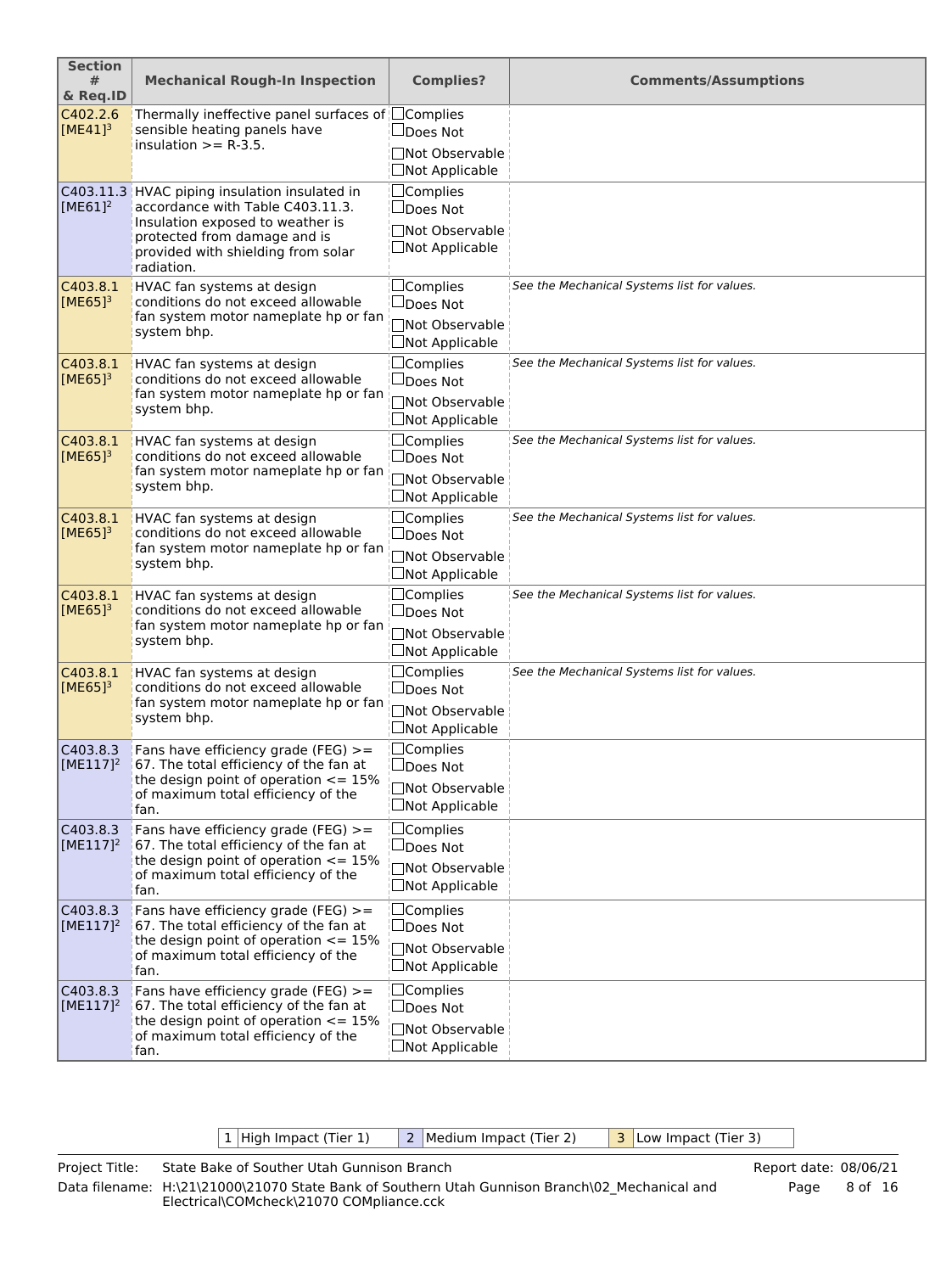| <b>Section</b><br>#<br>& Req.ID    | <b>Mechanical Rough-In Inspection</b>                                                                                                                                                                                                              | <b>Complies?</b>                                                                        | <b>Comments/Assumptions</b>                 |
|------------------------------------|----------------------------------------------------------------------------------------------------------------------------------------------------------------------------------------------------------------------------------------------------|-----------------------------------------------------------------------------------------|---------------------------------------------|
| C403.8.3<br>$[ME117]^{2}$          | Fans have efficiency grade (FEG) $>=$<br>67. The total efficiency of the fan at<br>the design point of operation $\leq$ = 15%<br>of maximum total efficiency of the<br>fan.                                                                        | $\Box$ Complies<br>∐Does Not<br>□Not Observable<br>$\Box$ Not Applicable                |                                             |
| C403.8.3<br>$[ME117]^{2}$          | Fans have efficiency grade (FEG) $>=$<br>67. The total efficiency of the fan at<br>the design point of operation $\leq$ 15%<br>of maximum total efficiency of the<br>fan.                                                                          | $\Box$ Complies<br>∣∐Does Not<br>□Not Observable<br>□Not Applicable                     |                                             |
| [ME71] <sup>2</sup>                | C403.12.1 Systems that heat outside the building <b>Complies</b><br>envelope are radiant heat systems<br>controlled by an occupancy sensing<br>device or timer switch.                                                                             | $\Box$ Does Not<br>□Not Observable<br>$\Box$ Not Applicable                             |                                             |
| C403.2.3<br>$[ME55]$ <sup>2</sup>  | HVAC equipment efficiency verified.                                                                                                                                                                                                                | $\Box$ Complies<br>$\Box$ Does Not<br>□Not Observable<br>□Not Applicable                | See the Mechanical Systems list for values. |
| C403.2.2<br>[ME59] $1$             | Natural or mechanical ventilation is<br>provided in accordance with<br>International Mechanical Code<br>Chapter 4. Mechanical ventilation has<br>capability to reduce outdoor air supply<br>to minimum per IMC Chapter 4.                          | $\Box$ Complies<br>$\Box$ Does Not<br>□Not Observable<br>$\Box$ Not Applicable          |                                             |
| C403.7.1<br>$[ME59]$ <sup>1</sup>  | Demand control ventilation provided<br>for spaces $>500$ ft2 and $>25$<br>people/1000 ft2 occupant density and<br>served by systems with air side<br>economizer, auto modulating outside<br>air damper control, or design airflow<br>>3,000 cfm.   | $\Box$ Complies<br>∐Does Not<br>□Not Observable<br>$\Box$ Not Applicable                |                                             |
| C403.7.2<br>$[ME115]^{3}$          | Enclosed parking garage ventilation<br>has automatic contaminant detection<br>and capacity to stage or modulate<br>fans to 50% or less of design capacity.                                                                                         | $\Box$ Complies<br>$\Box$ Does Not<br>$\Box$ Not Observable<br>$\Box$ Not Applicable    |                                             |
| C403.7.6<br>$[ME141]$ <sup>3</sup> | HVAC systems serving guestrooms in<br>Group R-1 buildings with $> 50$<br>questrooms: Each questroom is<br>provided with controls that<br>automatically manage temperature<br>setpoint and ventilation (see sections<br>C403.7.6.1 and C403.7.6.2). | $\Box$ Complies<br>$\Box$ Does Not<br>Not Observable<br>$\Box$ Not Applicable           |                                             |
| C403.7.4<br>$[ME57]$ <sup>1</sup>  | Exhaust air energy recovery on<br>systems meeting Table C403.7.4(1)<br>and C403.7.4(2).                                                                                                                                                            | $\Box$ Complies<br>$\Box$ Does Not<br><b>□Not Observable</b><br><b>□Not Applicable</b>  |                                             |
| C403.7.5<br>$[ME116]^{3}$          | Kitchen exhaust systems comply with<br>replacement air and conditioned<br>supply air limitations, and satisfy hood<br>rating requirements and maximum<br>exhaust rate criteria.                                                                    | ⊡Complies<br>□Does Not<br>□Not Observable<br>□Not Applicable                            |                                             |
| [ME60] <sup>2</sup>                | C403.11.1 HVAC ducts and plenums insulated in<br>accordance with C403.11.1 and<br>C403.11.2 constructed in accordance with<br>C403.11.2, verification may need to<br>occur during Foundation Inspection.                                           | $\Box$ Complies<br>$\Box$ Does Not<br><b>Not Observable</b><br>$\square$ Not Applicable |                                             |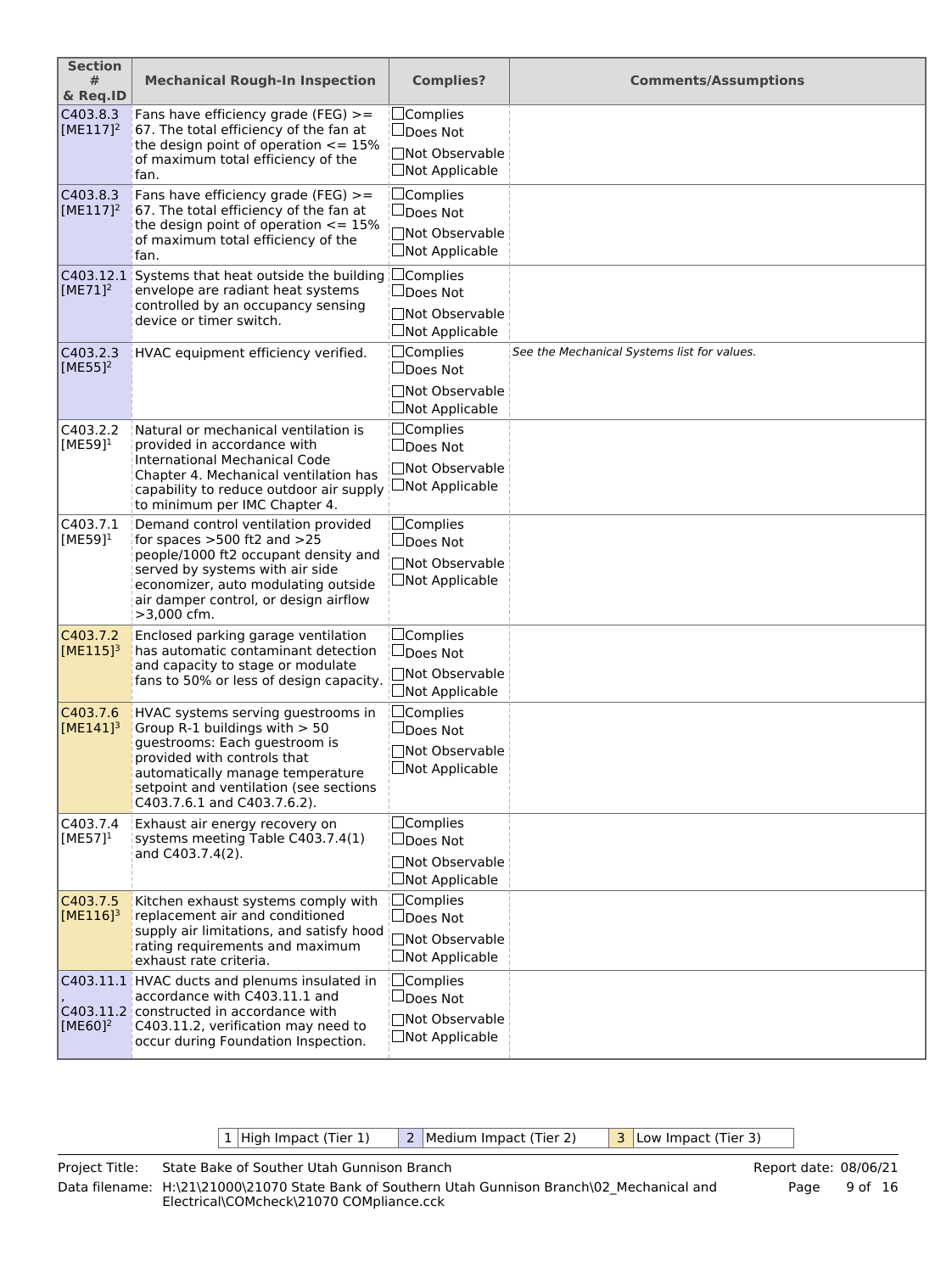| <b>Section</b><br>#                                        | <b>Mechanical Rough-In Inspection</b>                                                                                                                                                                                                                                                                                                                                                                                                                                                                                                                                                                                                                                                                                              | <b>Complies?</b>                                                                       | <b>Comments/Assumptions</b> |
|------------------------------------------------------------|------------------------------------------------------------------------------------------------------------------------------------------------------------------------------------------------------------------------------------------------------------------------------------------------------------------------------------------------------------------------------------------------------------------------------------------------------------------------------------------------------------------------------------------------------------------------------------------------------------------------------------------------------------------------------------------------------------------------------------|----------------------------------------------------------------------------------------|-----------------------------|
| & Req.ID                                                   |                                                                                                                                                                                                                                                                                                                                                                                                                                                                                                                                                                                                                                                                                                                                    |                                                                                        |                             |
| C403.4.3.<br>3.2<br>$[ME121]$ <sup>3</sup>                 | Closed-circuit cooling tower within<br>heat pump loop have either automatic Dpoes Not<br>bypass valve or lower leakage positive<br>closure dampers. Open-circuit tower<br>within heat pump loop have automatic Not Applicable<br>valve to bypass all heat pump water<br>flow around the tower. Open- or<br>closed-circuit cooling towers used in<br>conjunction with a separate heat<br>exchanger have heat loss by shutting<br>down the circulation pump on the<br>cooling tower loop. Open- or closed<br>circuit cooling towers have a separate<br>heat exchanger to isolate the cooling<br>tower from the heat pump loop, and<br>heat loss is controlled by shutting<br>down the circulation pump on the<br>cooling tower loop. | $\Box$ Complies<br>7Not Observable                                                     |                             |
| C403.4.1.<br>$\overline{4}$<br><b>IME6312</b>              | Heating for vestibules and air curtains<br>with integral heating include<br>automatic controls that shut off the<br>heating system when outdoor air<br>temperatures > 45F. Vestibule<br>heating and cooling systems<br>controlled by a thermostat in the<br>vestibule with heating setpoint $\leq$<br>60F and cooling setpoint $>=$ 80F.                                                                                                                                                                                                                                                                                                                                                                                           | $\Box$ Complies<br>$\Box$ Does Not<br>□Not Observable<br>$\Box$ Not Applicable         |                             |
| C403.3.3<br>$[ME35]$ <sup>1</sup>                          | Hot gas bypass limited to: $\lt$ =240<br>kBtu/h - 50% > 240 kBtu/h - 25%                                                                                                                                                                                                                                                                                                                                                                                                                                                                                                                                                                                                                                                           | $\Box$ Complies<br>$\sqcup$ Does Not<br>□Not Observable<br>$\Box$ Not Applicable       |                             |
| C403.3.3<br>$[ME35]$ <sup>1</sup>                          | Hot gas bypass limited to: $\lt$ =240<br>kBtu/h - 50% > 240 kBtu/h - 25%                                                                                                                                                                                                                                                                                                                                                                                                                                                                                                                                                                                                                                                           | $\Box$ Complies<br>$\sqcup$ Does Not<br><b>Not Observable</b><br>$\Box$ Not Applicable |                             |
| C403.3.3<br>$[ME35]$ <sup>1</sup>                          | Hot gas bypass limited to: $\epsilon$ = 240<br>kBtu/h - 50% > 240 kBtu/h - 25%                                                                                                                                                                                                                                                                                                                                                                                                                                                                                                                                                                                                                                                     | $\Box$ Complies<br>$\Box$ Does Not<br><b>Not Observable</b><br>□Not Applicable         |                             |
| C403.3.3<br>$[ME35]^{1}$                                   | Hot gas bypass limited to: $\epsilon$ = 240<br>kBtu/h - 50% > 240 kBtu/h - 25%                                                                                                                                                                                                                                                                                                                                                                                                                                                                                                                                                                                                                                                     | $\Box$ Complies<br>$\Box$ Does Not<br>□Not Observable<br>□Not Applicable               |                             |
| C403.3.3<br>$[ME35]$ <sup>1</sup>                          | Hot gas bypass limited to: $\lt$ =240<br>kBtu/h - 50% > 240 kBtu/h - 25%                                                                                                                                                                                                                                                                                                                                                                                                                                                                                                                                                                                                                                                           | $\Box$ Complies<br>$\Box$ Does Not<br>□Not Observable<br>□Not Applicable               |                             |
| C408.2.2.<br>1<br>$[ME53]$ <sup>3</sup>                    | Air outlets and zone terminal devices<br>have means for air balancing.                                                                                                                                                                                                                                                                                                                                                                                                                                                                                                                                                                                                                                                             | $\Box$ Complies<br>∐Does Not<br>□Not Observable<br>□Not Applicable                     |                             |
| C403.5,<br>C403.5.1,<br>C403.5.2<br>$[ME123]$ <sup>3</sup> | Refrigerated display cases, walk-in<br>coolers or walk-in freezers served by<br>remote compressors and remote<br>condensers not located in a<br>condensing unit, have fan-powered<br>condensers that comply with Sections<br>C403.5.1 and refrigeration compressor<br>systems that comply with C403.5.2                                                                                                                                                                                                                                                                                                                                                                                                                            | $\Box$ Complies<br>□Does Not<br>□Not Observable<br>□Not Applicable                     |                             |

| 1 | High Impact (Tier 1)  $\begin{array}{|c|c|c|c|c|c|}\n\hline\n2 & \text{Median Impact (Tier 2)} & \text{3} & \text{Low Impact (Tier 3)} \\
\hline\n\end{array}$ 

Project Title: Data filename: H:\21\21000\21070 State Bank of Southern Utah Gunnison Branch\02\_Mechanical and State Bake of Souther Utah Gunnison Branch Electrical\COMcheck\21070 COMpliance.cck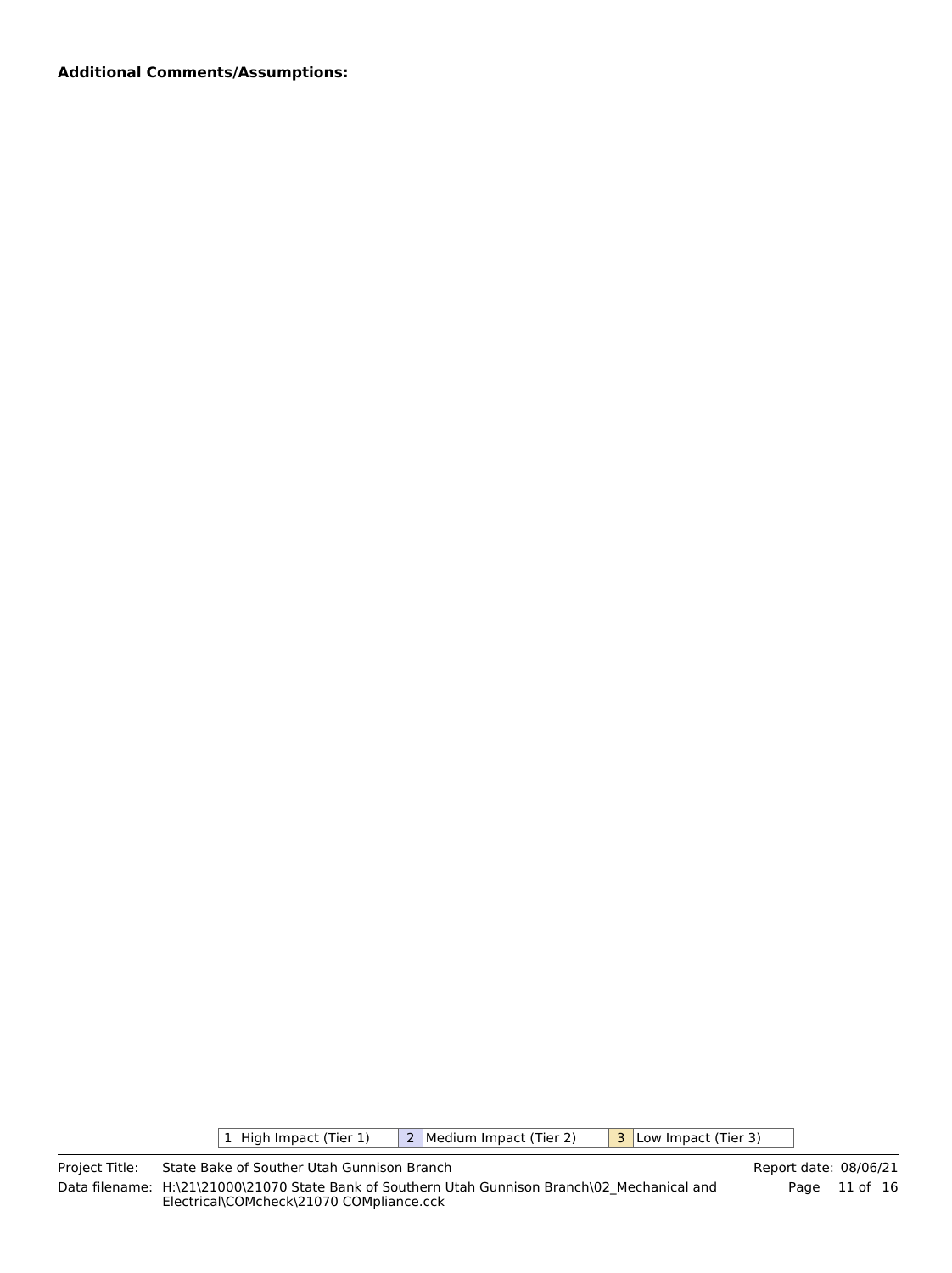| <b>Section</b><br>#<br>& Req.ID             | <b>Rough-In Electrical Inspection</b>                                                                                                                                                                                                                                                                                               | <b>Complies?</b>                                                                 | <b>Comments/Assumptions</b> |
|---------------------------------------------|-------------------------------------------------------------------------------------------------------------------------------------------------------------------------------------------------------------------------------------------------------------------------------------------------------------------------------------|----------------------------------------------------------------------------------|-----------------------------|
| C405.6<br>$\left $ [EL26] <sup>2</sup>      | Low-voltage dry-type distribution<br>electric transformers meet the                                                                                                                                                                                                                                                                 | $\Box$ Complies<br>$\Box$ Does Not                                               |                             |
|                                             | minimum efficiency requirements of<br>Table C405.6.                                                                                                                                                                                                                                                                                 | □Not Observable<br>$\Box$ Not Applicable                                         |                             |
| C405.7<br>$[EL27]^{2}$                      | Electric motors meet the minimum<br>efficiency requirements of Tables<br>C405.7(1) through C405.7(4).<br>Efficiency verified through certification<br>under an approved certification<br>program or the equipment efficiency<br>ratings shall be provided by motor                                                                  | $\Box$ Complies<br>$\sqcup$ Does Not<br>□Not Observable<br>$\Box$ Not Applicable |                             |
| C405.8.2.<br>C405.8.2.<br>1<br>$[EL28]^{2}$ | manufacturer (where certification<br>programs do not exist).<br>Escalators and moving walks comply<br>with ASME A17.1/CSA B44 and have<br>automatic controls configured to<br>reduce speed to the minimum<br>permitted speed in accordance with<br>ASME A17.1/CSA B44 or applicable<br>local code when not conveying<br>passengers. | $\Box$ Complies<br>$\Box$ Does Not<br>□Not Observable<br>$\Box$ Not Applicable   |                             |
| C405.9<br>$[EL29]^{2}$                      | Total voltage drop across the<br>combination of feeders and branch<br>$circuits \leq 5\%.$                                                                                                                                                                                                                                          | $\Box$ Complies<br>$\Box$ Does Not<br>□Not Observable<br>$\Box$ Not Applicable   |                             |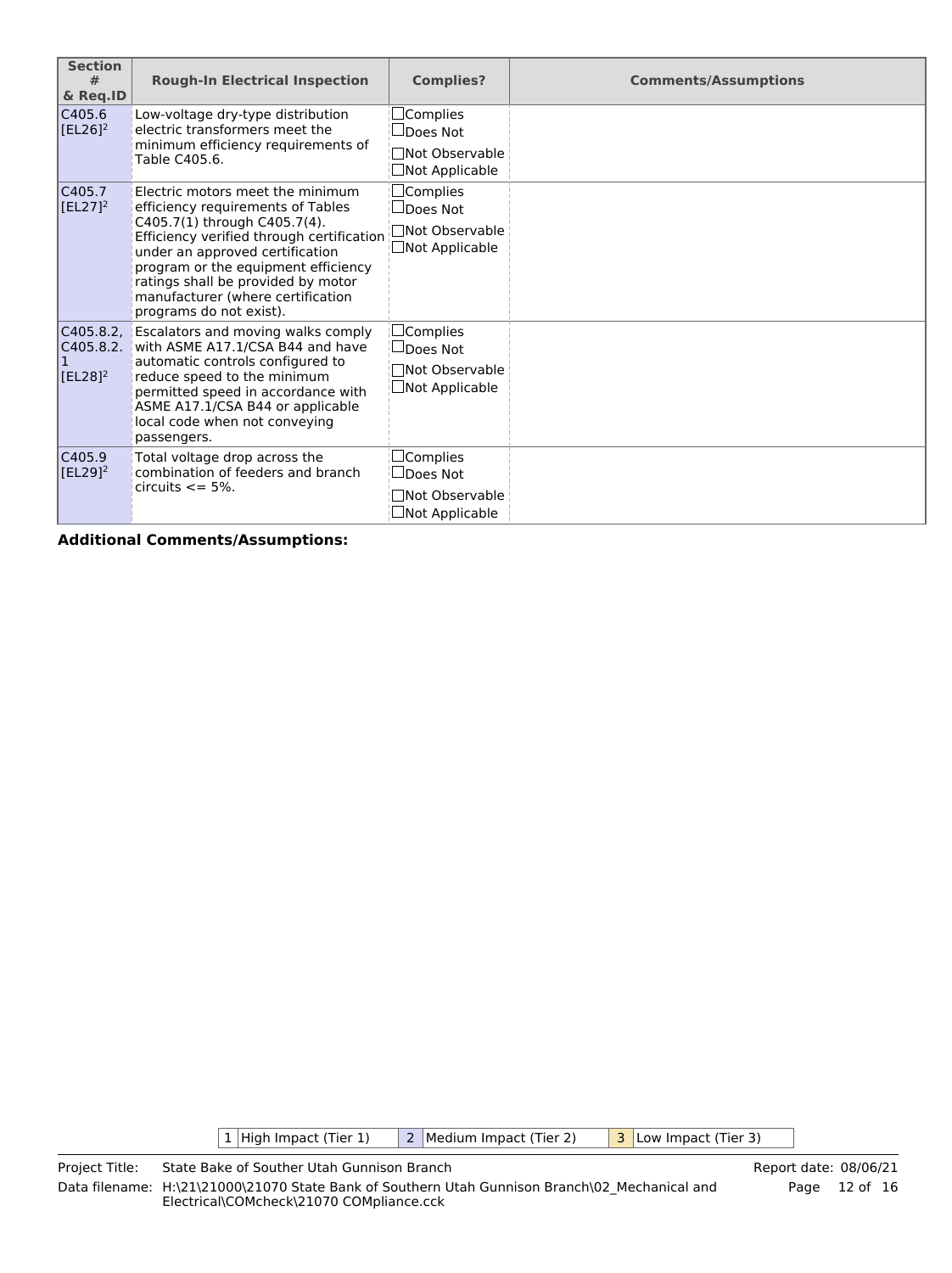| <b>Section</b><br>#<br>& Req.ID                   | <b>Final Inspection</b>                                                                                                                                                          | <b>Complies?</b>                                                               | <b>Comments/Assumptions</b> |
|---------------------------------------------------|----------------------------------------------------------------------------------------------------------------------------------------------------------------------------------|--------------------------------------------------------------------------------|-----------------------------|
| C303.3,<br>C408.2.5.<br>3<br>$[F18]$ <sup>3</sup> | Furnished O&M manuals for HVAC<br>systems within 90 days of system<br>acceptance.                                                                                                | $\Box$ Complies<br>$\Box$ Does Not<br>□Not Observable<br>$\Box$ Not Applicable |                             |
| C403.2.2<br>$[F127]$ <sup>3</sup>                 | HVAC systems and equipment<br>capacity does not exceed calculated<br>loads.                                                                                                      | $\Box$ Complies<br>∐Does Not<br>□Not Observable<br>$\Box$ Not Applicable       |                             |
| C403.2.4.<br>1<br>$[Fl47]^{3}$                    | Heating and cooling to each zone is<br>controlled by a thermostat control.<br>Minimum one humidity control device<br>per installed<br>humidification/dehumidification<br>system. | □Complies<br>∐Does Not<br>□Not Observable<br>$\Box$ Not Applicable             |                             |
| C403.2.4.<br>1<br>$[Fl47]^{3}$                    | Heating and cooling to each zone is<br>controlled by a thermostat control.<br>Minimum one humidity control device<br>per installed<br>humidification/dehumidification<br>system. | $\Box$ Complies<br>$\Box$ Does Not<br>□Not Observable<br>$\Box$ Not Applicable |                             |
| C403.2.4.<br>1<br>$[Fl47]^{3}$                    | Heating and cooling to each zone is<br>controlled by a thermostat control.<br>Minimum one humidity control device<br>per installed<br>humidification/dehumidification<br>system. | $\Box$ Complies<br>∐Does Not<br>□Not Observable<br>$\square$ Not Applicable    |                             |
| C403.2.4.<br>1<br>$[Fl47]^{3}$                    | Heating and cooling to each zone is<br>controlled by a thermostat control.<br>Minimum one humidity control device<br>per installed<br>humidification/dehumidification<br>system. | $\Box$ Complies<br>∐Does Not<br>□Not Observable<br>$\Box$ Not Applicable       |                             |
| C403.2.4.<br>1<br>$[FI47]^{3}$                    | Heating and cooling to each zone is<br>controlled by a thermostat control.<br>Minimum one humidity control device<br>per installed<br>humidification/dehumidification<br>system. | $\Box$ Complies<br>$\Box$ Does Not<br>□Not Observable<br>$\Box$ Not Applicable |                             |
| C403.2.4.<br>1<br>$ [F147]^3 $                    | Heating and cooling to each zone is<br>controlled by a thermostat control.<br>Minimum one humidity control device<br>per installed<br>humidification/dehumidification<br>system. | $\Box$ Complies<br>$\Box$ Does Not<br>□Not Observable<br>$\Box$ Not Applicable |                             |
| C403.2.4.<br>1.1<br>$[Fl42]^{3}$                  | Heat pump controls prevent<br>supplemental electric resistance heat<br>from coming on when not needed.                                                                           | $\Box$ Complies<br>∐Does Not<br>□Not Observable<br>$\Box$ Not Applicable       |                             |
| C403.4.1.<br>2<br>$[$ [FI38] <sup>3</sup>         | Thermostatic controls have a 5 °F<br>deadband.                                                                                                                                   | $\Box$ Complies<br>$\Box$ Does Not<br>□Not Observable<br>$\Box$ Not Applicable |                             |
| C403.2.4.<br>1.3<br>$[Fl20]^{3}$                  | Temperature controls have setpoint<br>overlap restrictions.                                                                                                                      | $\Box$ Complies<br>$\Box$ Does Not<br>□Not Observable<br>$\Box$ Not Applicable |                             |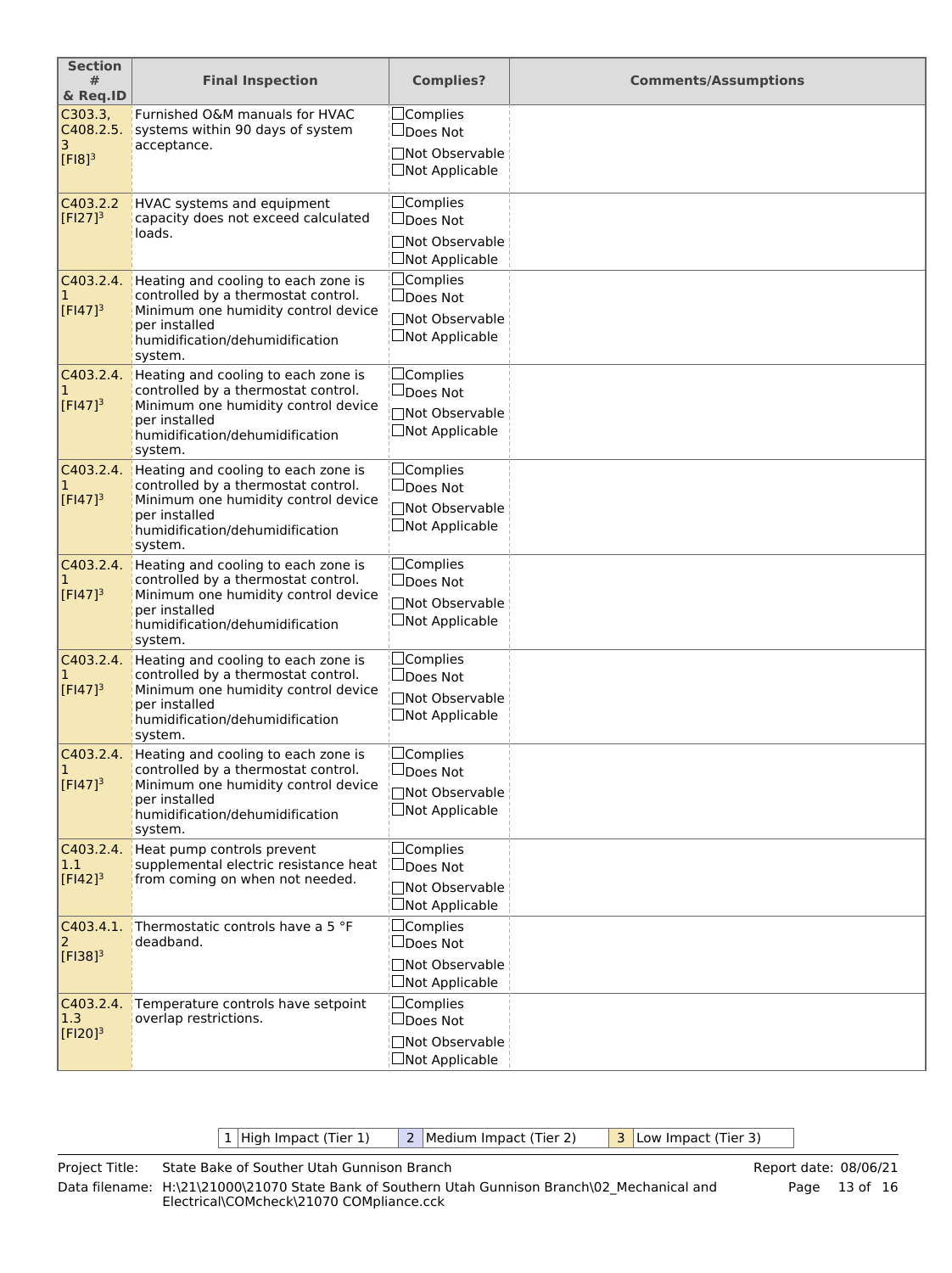| <b>Section</b><br>#<br>& Req.ID                   | <b>Final Inspection</b>                                                                                                                                                                                                                                                                                                     | <b>Complies?</b>                                | <b>Comments/Assumptions</b> |
|---------------------------------------------------|-----------------------------------------------------------------------------------------------------------------------------------------------------------------------------------------------------------------------------------------------------------------------------------------------------------------------------|-------------------------------------------------|-----------------------------|
| C403.2.4.<br>2<br>$[$ FI39] <sup>3</sup>          | Each zone equipped with setback<br>controls using automatic time clock or<br>programmable control system.                                                                                                                                                                                                                   | $\Box$ Complies<br>∐Does Not                    |                             |
|                                                   |                                                                                                                                                                                                                                                                                                                             | □Not Observable<br><b>□Not Applicable</b>       |                             |
| C403.2.4.<br>2.1,                                 | Automatic Controls: Setback to 55°F<br>(heat) and 85°F (cool); 7-day clock, 2-                                                                                                                                                                                                                                              | $\Box$ Complies<br>∐Does Not                    |                             |
| C403.2.4.<br>2.2<br>$[$ FI40] <sup>3</sup>        | hour occupant override, 10-hour<br>backup                                                                                                                                                                                                                                                                                   | □Not Observable<br>$\square$ Not Applicable     |                             |
| C404.3<br>$[$ FI11 $]$ <sup>3</sup>               | Heat traps installed on supply and<br>discharge piping of non-circulating                                                                                                                                                                                                                                                   | $\Box$ Complies<br>$\Box$ Does Not              |                             |
|                                                   | systems.                                                                                                                                                                                                                                                                                                                    | <b>Not Observable</b><br><b>□Not Applicable</b> |                             |
| C404.4<br>$[FI25]^{2}$                            | All piping insulated in accordance with <b>Complies</b><br>section details and Table C403.11.3.                                                                                                                                                                                                                             | $\square$ Does Not                              |                             |
|                                                   |                                                                                                                                                                                                                                                                                                                             | <b>Not Observable</b><br>$\Box$ Not Applicable  |                             |
| C404.6.1<br>$[FI12]$ <sup>3</sup>                 | Controls are installed that limit the<br>operation of a recirculation pump<br>installed to maintain temperature of a                                                                                                                                                                                                        | $\Box$ Complies<br>∣∟Does Not                   |                             |
|                                                   | storage tank. System return pipe is a<br>dedicated return pipe or a cold water<br>supply pipe.                                                                                                                                                                                                                              | □Not Observable<br>$\Box$ Not Applicable        |                             |
| C408.1.1<br>$[FI57]^{1}$                          | Building operations and maintenance<br>documents will be provided to the<br>owner. Documents will cover<br>manufacturers' information,<br>specifications, programming<br>procedures and means of illustrating<br>to owner how building, equipment and<br>systems are intended to be installed,<br>maintained, and operated. | $\Box$ Complies<br>$\Box$ Does Not              |                             |
|                                                   |                                                                                                                                                                                                                                                                                                                             | □Not Observable<br>$\Box$ Not Applicable        |                             |
| C408.2.1<br>$[FI28]^{1}$                          | Commissioning plan developed by<br>registered design professional or<br>approved agency.                                                                                                                                                                                                                                    | $\Box$ Complies<br>$\Box$ Does Not              |                             |
|                                                   |                                                                                                                                                                                                                                                                                                                             | □Not Observable<br><b>□Not Applicable</b>       |                             |
| C408.2.3.<br>  1                                  | HVAC equipment has been tested to<br>ensure proper operation.                                                                                                                                                                                                                                                               | ∣□Complies<br><b>□</b> Does Not                 |                             |
| $\vert$ [FI31] $^1$                               |                                                                                                                                                                                                                                                                                                                             | □Not Observable<br>□Not Applicable              |                             |
| C408.2.3.<br>2                                    | HVAC control systems have been<br>tested to ensure proper operation,<br>calibration and adjustment of controls.                                                                                                                                                                                                             | $\Box$ Complies<br>□Does Not                    |                             |
| $[FI10]^{1}$                                      |                                                                                                                                                                                                                                                                                                                             | □Not Observable<br><b>□Not Applicable</b>       |                             |
| C408.2.4<br>$[FI29]^{1}$                          | Preliminary commissioning report<br>completed and certified by registered<br>design professional or approved<br>agency.                                                                                                                                                                                                     | $\Box$ Complies<br>□Does Not                    |                             |
|                                                   |                                                                                                                                                                                                                                                                                                                             | □Not Observable<br>□Not Applicable              |                             |
| C408.2.5.<br>$\mathbf{1}$<br>$[F17]$ <sup>3</sup> | Furnished HVAC as-built drawings<br>submitted within 90 days of system<br>acceptance.                                                                                                                                                                                                                                       | $\Box$ Complies<br>□Does Not                    |                             |
|                                                   |                                                                                                                                                                                                                                                                                                                             | □Not Observable<br>□Not Applicable              |                             |